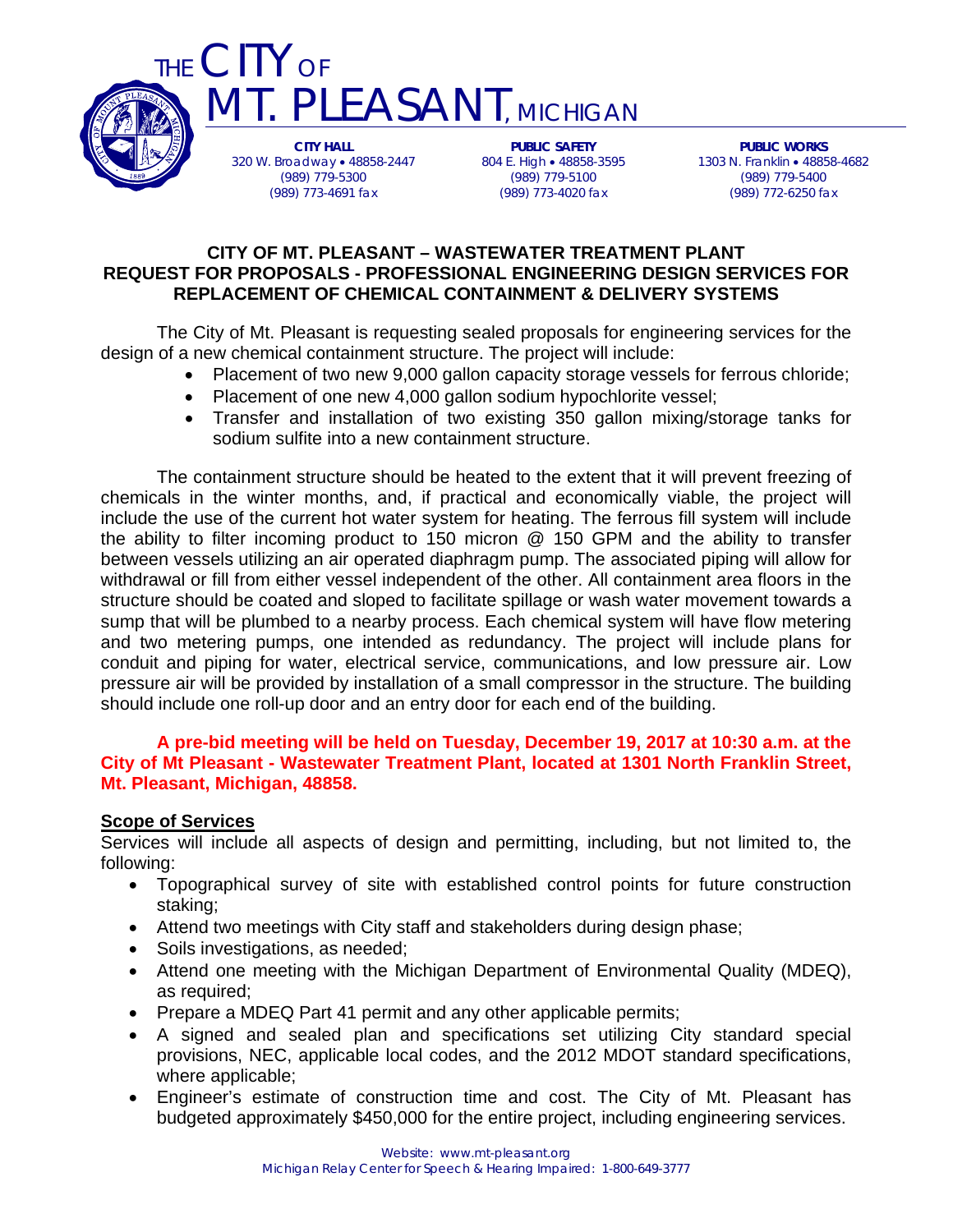- Bidding services, including preparation of the construction contracts and invitation to bid, attendance of the pre-bid meeting, answering any questions that arise during bidding, and assisting in review and analysis of bids and selection of contractor;
- Shop drawing review:
- Provide a separate line item fee for construction services including contract administration, construction observation, and materials testing with a breakdown of hours and hourly rates.

Firms will be ranked on experience, cost, and qualifications; including, but not limited to, previous similar designs, key personnel qualifications, availability, ability to meet schedules, and ability to meet any federal and state requirements.

# **IMPORTANT INFORMATION regarding questions about this RFP!**

Any questions relative to the scope of services must be submitted by e-mail to tmiddleton@mtpleasant.org. **Questions must be received by January 2, 2018**. Answers will be posted on the City's website under the Bids and Quotes tab.

Please visit http://www.mt-pleasant.org to receive up-to-date information regarding this RFP, including answers to all questions submitted. It is the responsibility of the bidders to check the website for new questions and answers prior to submitting bids. The names of vendors submitting questions will not be disclosed. Personal visits and phone calls will not be allowed.

**A pre-bid meeting will be held on Tuesday, December 19, 2017 at 10:30 a.m. at the City of Mt Pleasant - Wastewater Treatment Plant, located at 1301 North Franklin Street, Mt. Pleasant, Michigan, 48858.** Proposals are due by 1:30 p.m. on January 9, 2018. It is the intent of the City to interview the highest-scored firm by January 16, 2018, make a recommendation to the City Commission on January 22, 2018, and develop a contract with that firm deemed most qualified by January 30, 2018. These dates are not final and may change depending on the best interests of the City of Mt. Pleasant.

# **SUBMITTAL INSTRUCTIONS**

*Qualifications Based Selection –* The City of Mt. Pleasant staff will review all proposals submitted for this project. To be considered as a qualified respondent, five copies of the proposal package must be submitted in a sealed envelope and clearly marked **RFP: PROFESSIONAL ENGINEERING DESIGN SERVICES – CHEMICAL CONTAINMENT AND DELIVERY SYSTEM**, and received at the City Clerk's Office address listed below by 1:30 p.m., on January 9, 2018. Proposal packages must be mailed or delivered to the following address:

> City of Mt. Pleasant Office of the City Clerk 320 W. Broadway Street Mt. Pleasant, MI 48858-2447

Any packages received after the due date and time will be deemed unresponsive. The City reserves the right to accept or reject any and all proposals, to resolicit proposals, to waive any irregularities, to negotiate pricing, and to select the proposal deemed to be in the best interest of the City. Issuance of this RFP does not obligate the City to award a contract nor is the City liable for any costs incurred by the proponent in the preparation and submittal of the proposal. All proposals must include the following information in the order stated below:

1. **Corporate Profile:** Describe on one page the background of your company and why it is qualified to provide the requested services for the City of Mt. Pleasant.